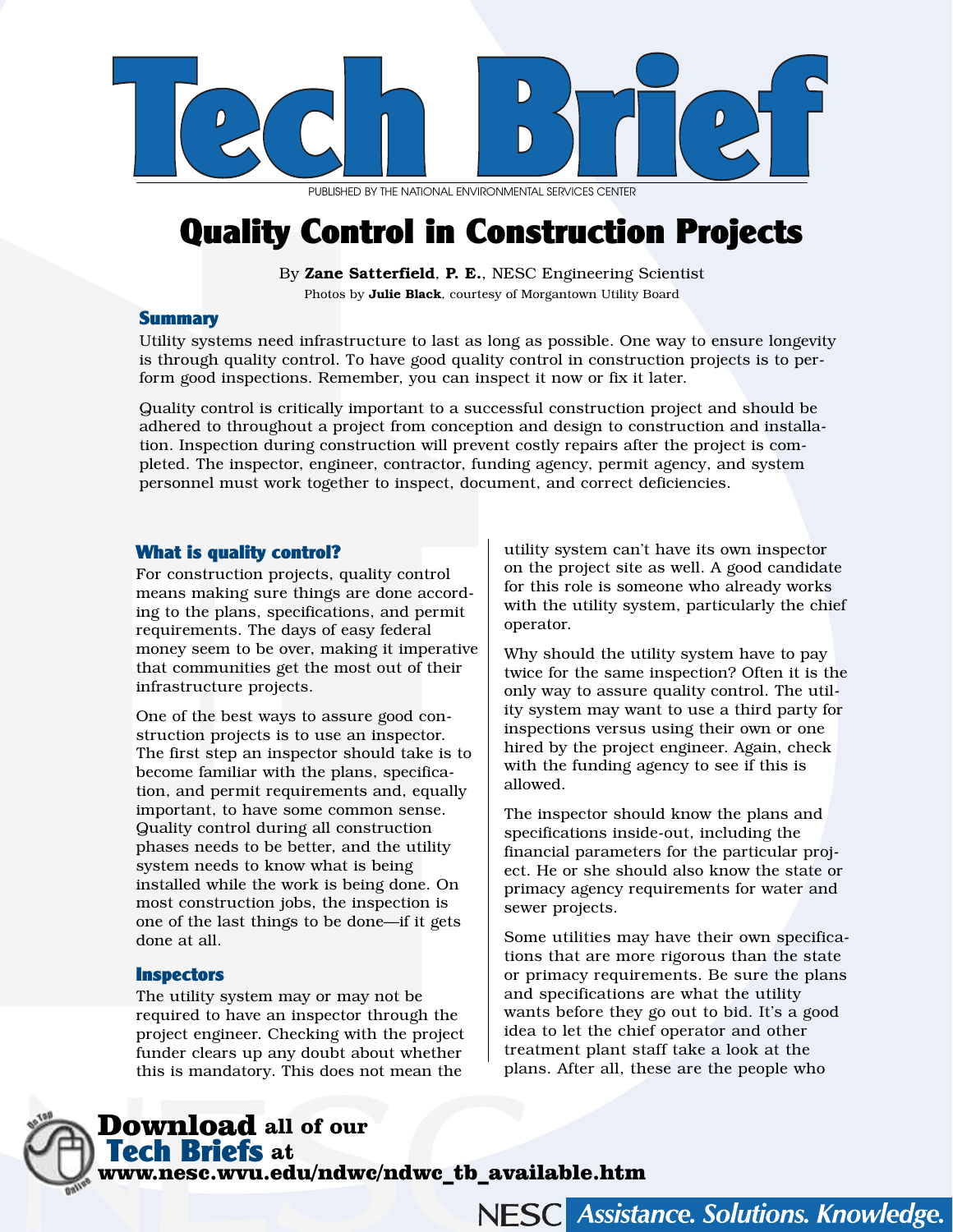have to fix something after the warranty is expired or if the job is not done correctly the first time.

Never forget that the utility system is the client. Everyone associated with the project needs to be aware of this fact, especially the project engineer. Although the project engineer is often seen as the boss, he or she has to answer to the utility system, the permit or primacy agency, and the funding agency. The only one the project engineers do not have to answer to is the contractor.



This photo shows a water line crossing under a sewer line. This arrangement violates health codes in every state because a sewer leak could contaminate the water line below. (Photo by Allen Marchan)

# The Inspector's Job

While on the job, the inspector should keep an eye out for improper procedures and sloppy work. A few items to look for include:

- improper thrust blocking (e.g., using unopened bags of mortar or concrete);
- waterline being bent beyond allowable radius;
- improper or lack of pipe bedding;
- bad alignment between manholes;
- leaking manholes (e.g., no sealant);
- inappropriate backfill material (e.g., big rocks);
- inadequate compaction;
- wrong pipe material;
- no drainage for fire hydrants;
- inadequate clearances with other utility lines (particularly sewer, but also electric and gas lines); and
- customer lawn restorations.

# Roles in Construction Project

Even a relatively small construction project is complex and there are several different roles associated with its success.

The Utility System—One of the first things the system manager must do is to select an engineer. A good way to start this process is to call nearby utility systems and talk with them about engineers they may have used in the past. The more places you call, the better.

The most important thing the utility system can do is review the plans and specifications. Don't wait to look at the plans right before they're ready to go to bid. The utility

system needs to be intimately involved with the design process from the very beginning. Don't take for granted that the engineer will have everything exactly the way the utility system needs or wants it.

Let your operator(s) look at the plans and specifications. If there is something that is not right or the utility system would like to change, take a red pencil or red pen and mark it right on the plan and specifications.

The Project Engineer—If the utility system does not have an engineer on staff (and most systems don't), one is usually retained through a selection process. Certain procedures may dictate how the engineering firm is selected. The utility system should check with their state's utility commission, their funding agency, and possibly the state primacy or permitting agency.

The engineer designing the project provides plans and specifications. This person also usually conducts the primary inspection—in some cases the only inspection. The utility system should contract with the engineer to provide them as-built plans. These plans are very important for future reference. The utility system is responsible for telling the engineer specific items that they need or want in the project.

The Funding Agency—Most utility systems do not have enough money to finance a major project. The funding agencies are the people who lend the money (e.g., Rural Development Utility Services loans and grants, state revolving loan funds, community development block grants). Agencies typically review the plans and specifications and have certain requirements that must be followed. They may also inspect the project.

OF FOUR GE OF FOUR two PAGE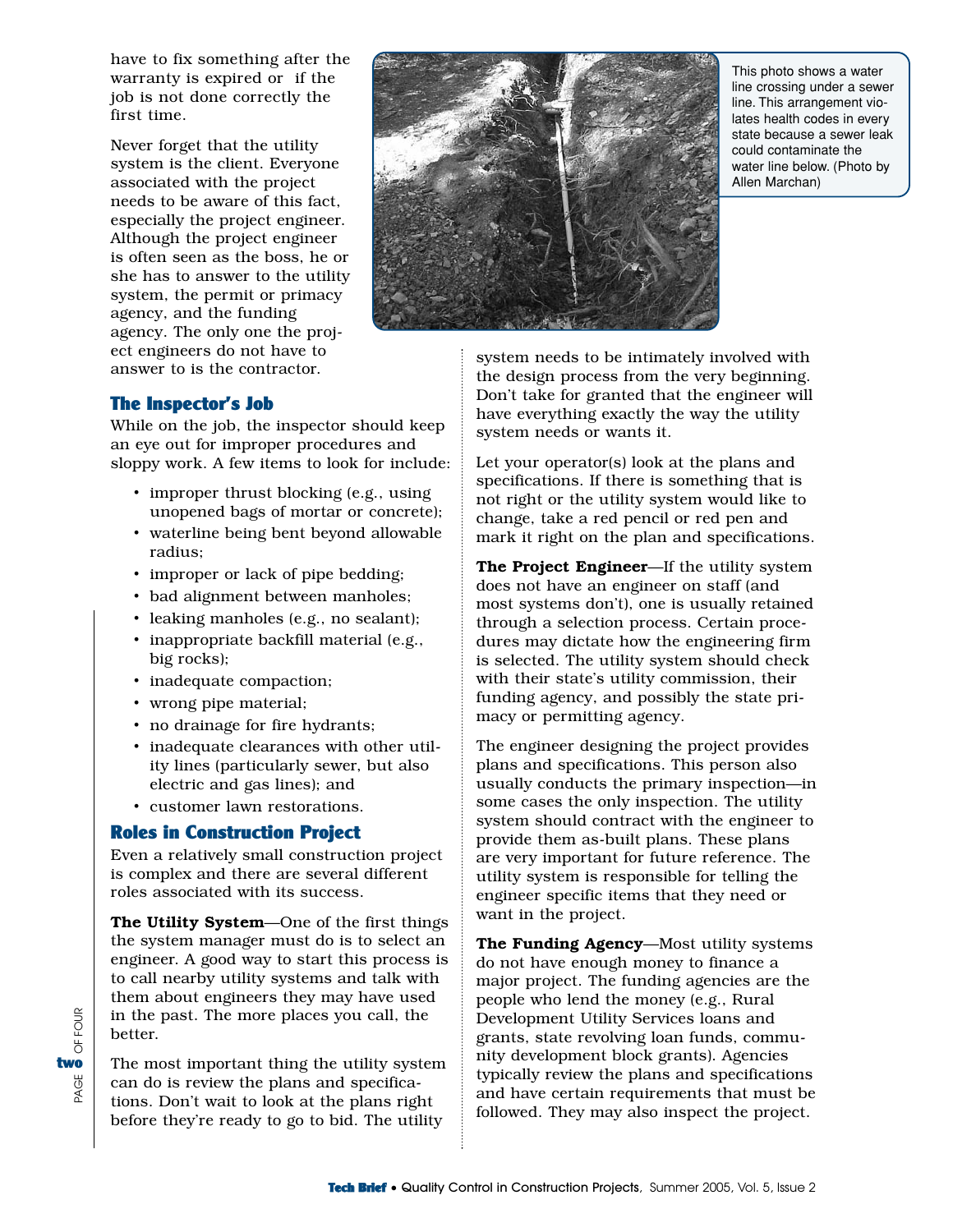Four problems are visible in the photo at the right. Clockwise from the top right, (1) an inadequate thrust block is used, (2) improper clearance from an abandoned cast iron pipe is evident, (3) an open, terra cotta sanitary sewer line is seen near the water line, and (4) the water line is actually touching a sewer line. (Photo by Julie Black)



Contractors often use substandard practices. These bags of quick-drying concrete are being used to seal the sewer line and abandoned cast iron pipe shown in the photo above. (Photo by Julie Black)



The Primacy or Permit Agency-The state primacy or permit agency (usually the same entity) will review the plans and specifications to see if they meet the minimum requirements for that state. They may have comments for the project engineer to address and send back corrected plans and specifications before issuing a permit. They can and sometimes will do their own inspection on the construction project.

The Contractor—The contractor (or, on really big jobs, more than one contractor) builds the project as set forth by the plans and specifications. Contracting companies are profit motivated, but most of the time they also have to be the lowest bidder for the project. Some—but by no means all contractors are tempted to cut corners in order to realize more profit on a job.

The Water or Sewer Customer—The water or sewer customer ultimately pays the bills and receives the service. Don't take the customers for granted. Before, during, and after construction projects, treat their property with respect, especially when it comes to right-of-way issues and lawn restoration.

If there is a question or a problem, don't hesitate to ask.

These are the main roles in construction projects. Many support people in between also make the whole thing come together.

# Inspectors, Communication, and **Command**

Because so many different groups have a role in a construction project, there could be one inspector representing each of the following:

- Funding agency
- Permit agency
- Project engineer
- Utility system

There should be an inspector for each construction crew. In other words, if the contractor has six different crews throughout the utility system, it would be beneficial to have six inspectors, so one inspector does not have to go from crew to crew and run the risk of missing something. This may seem extreme, but it will generally pay off in the long run.

Good communication is essential for a construction project whether you have one inspector or 15. Communication has to be coordinated with all those involved in the project, including the lead inspector, the project engineer, the utility system, the permit agency, and the contractor(s). Public meetings may also be required or desirable. This is a lot of people and to communicate effectively, there needs to be a set chain of command.

Establishing a chain of command is easier said than done. The permit agency or utility system (the client) would normally dictate, but the funding agency holds the purse strings. The channels of communication and chain of command should be spelled out at the very first project or pre-bid meeting, and should be in writing. Agreeing on this arrangement before the construction starts will make it much easier once the project gets going.

To be able to have good communication, you must assemble everyone in one place, such as weekly construction meetings and monthly project meetings. The lead inspector may want to confer with the other inspectors and contractor(s) on a daily basis. Take notes or videotape the meetings.

B  $\Omega$ OF FOUR three